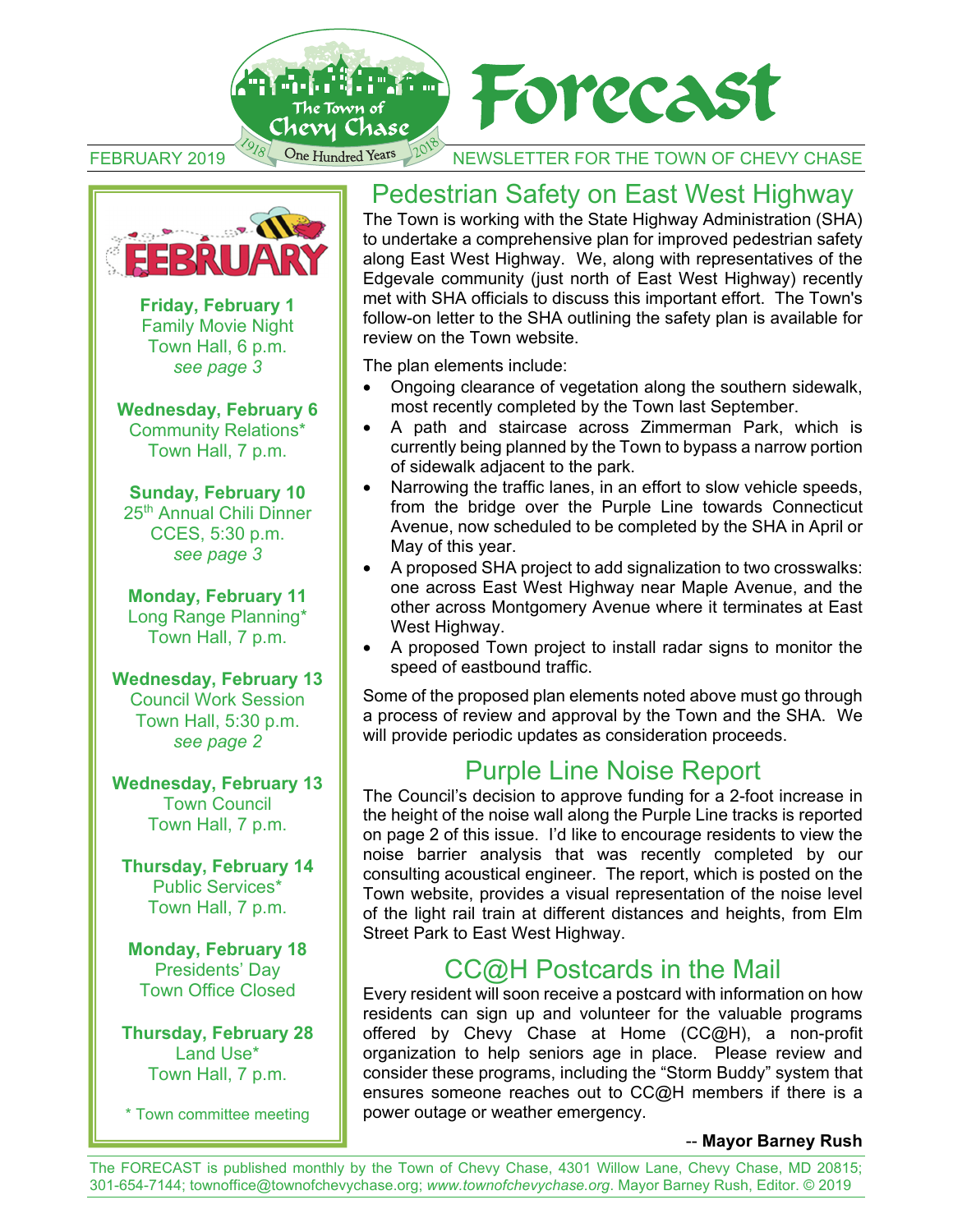# TOWN NEWS

# Public Hearing on Regulating Small Cell Facilities

At its February 13 meeting, the Town Council will hold a public hearing on an ordinance to regulate small wireless telecommunications facilities ("small cells") within Town rights-of-way. The Council discussed and introduced this ordinance at its January meeting.

Small cells are wireless antennas that can be placed on existing or new structures, such as utility poles. These deployments, which will soon be faced by local governments, are aimed at providing 5G coverage for wireless devices and smart phones. 5G service will require more equipment to be placed in the public rights-of-way than previously required for earlier technology.

Among other restrictions, the proposed ordinance would require that all small cells be installed at a height of at least 15 feet above the ground and be limited to 5 per pole. New towers could be located no closer than 1,000 feet to another tower. Under federal law, a small cell can compose up to 3 cubic feet, and related equipment boxes can compose up to 28 cubic feet. Currently, County law requires small cells to located at least 60 feet away from any single family home, and this setback applies in the Town. However, the County Council is in the process of reviewing whether the setback should be reduced. The proposed Town ordinance would require setbacks of 2 feet from public improvements and 5 feet from driveway aprons to avoid interference with vehicular and pedestrian traffic.

If you are unable to attend the February Council meeting, which begins at 7 p.m. in the Town Hall, you may submit comments to townoffice@townofchevychase.org.

# Council to Hold Work Session on February 13

On February 13 at 5:30 p.m., prior to the regular Council meeting, the Town Council will hold a work session to discuss a report by the Town's Land Use Committee on possible locations for a dog exercise area in or near Town. The Council also will review the latest plans for a sustainable garden and a pathway and staircase in Zimmerman Park. Residents are welcome to attend the work session but will not be able to participate in the discussions. Any proposal related to a dog exercise area will be subject to a future public hearing.

# Council Funds Higher Purple Line Noise Wall

At its January 9 meeting, the Town Council approved a supplemental appropriation of \$107,658 to increase the height of the noise wall by 2 feet along the Purple Line alignment adjacent to the Town. The Council determined that this change in wall height would provide additional sound mitigation from the trains; more visual privacy for homeowners adjacent to the tracks; and increased safety for children. The Town's consulting acoustical engineer reviewed the plans for a higher noise wall and concluded that a 6-foot noise barrier is more effective than the original 4-foot noise barrier and will provide a perceptible reduction in noise level. The engineer's report is available for review on the Town website.

# Town Joins Dockless Vehicle Pilot Program

The Town Council has agreed to opt in to Montgomery County's expanded pilot program for dockless vehicles. By joining this program, Town residents and visitors will have access to dockless bikes, ebikes, and e-scooters for door-to-door transportation. The pilot program has been in effect in the Silver Spring/Takoma Park area over the past year, and most individuals in the pilot area find the dockless vehicles useful as a way to get around without the need for a car. The expanded program will last one year and will begin once the County completes the appropriate agreements with each dockless vehicle vendor. These agreements give the Town the right to terminate or restrict a company's operation in the Town if a company fails to meet performance requirements or to adhere to other provisions of the agreements.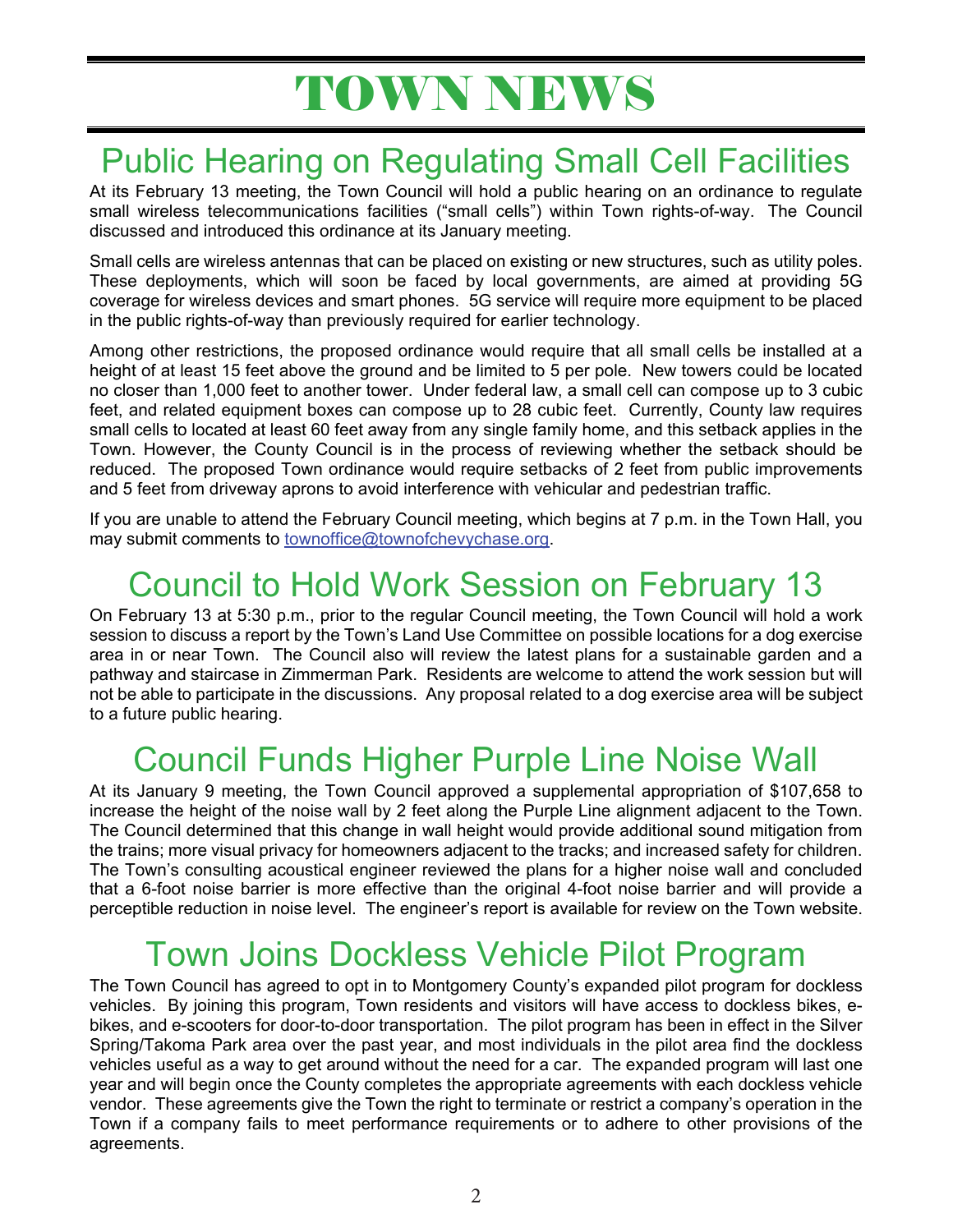# TOWN EVENTS

## Family Movie Night

### *Cloudy With a Chance of Meatballs 2*: Friday, February 1, 6 p.m., Town Hall

Flint Lockwood learns that his food making invention survived and is now combining food and animals to create 'foodimals'! Flint and his friends embark on a mouth-watering mission to save the world - again! Rated PG; 95 minutes. Come at 5:30 for pizza, snacks and drinks. Movie starts at 6. Children must be accompanied by an adult. RSVP to 301-654-7144 or townoffice@townofchvyechase.org.

## 25th Annual Chili Dinner

### Sunday, February 10, 5:30 – 7 p.m., Chevy Chase Elementary School

Beat the winter blues with chili, hot dogs and ice cream sundaes, as well as vegetarian options. The evening features music by Leroy Hyson and old-fashioned, buttercream-frosted cupcakes to celebrate the 25<sup>th</sup> year of the Chili Dinner and the 100<sup>th</sup> anniversary of the Town. We will continue our support of Manna Food Center, which feeds those in need. While we can't collect food items, a collection basket for cash and checks will be provided. RSVP to 301-654-7144 or townoffice@townofchevychase.org.

## *Help Us Build a Centennial Time Capsule!*

In honor of the Town's Centennial, we are creating a Time Capsule and need your help. The Town's Centennial Committee will be at the annual Chili Dinner to collect potential Time Capsule items and ideas. Drop off photos, stories, newspaper articles, etc., that reflect the spirit of the present day. Make sure to include your name, phone number, or email address. Questions? Call 301-654-7144.

## Dessert, Discussion & Book Signing

### *The Joy of Forest Bathing*: Wednesday, February 27, 7 p.m., Town Hall

Town resident Melanie Choukas-Bradley discusses her latest book, *The Joy of Forest Bathing*. It's not about taking off your clothes! It's about reconnecting with wild places and being present in nature, which promotes health and stress relief. Come and enjoy dessert, discussion, a book signing, and a chance to win a copy of Melanie's book! RSVP to 301-654-7144 or townoffice@townofchevychase.org.

# Progressive Dinner is Back on Saturday, April 13!

Our Town's Progressive Dinner is back! Join your neighbors on Saturday, April 13 beginning with a Centennial Committee-sponsored celebration of drinks & hors d'oeuvres at the Town Hall. You will first 'progress' to your surprise host for a delicious dinner and then move onward to a 3<sup>rd</sup> location to enjoy dazzling desserts. This event can only happen with YOUR participation to ATTEND, COOK or HOST! The Community Relations Committee is looking for chefs to prepare the main course (recipes will be provided) for 10 people or desserts for 20, and hosts for the dinner and dessert parties. Dinner hosts entertain 8-10 guests, Dessert hosts entertain 20 people, including themselves. A small stipend is provided to dinner hosts and chefs. To volunteer as a chef or host (or both!), or to attend this fun event, please contact the Town Office at 301-654-7144 or townoffice@townofchevychase.org. Questions? Contact Cathy Wolf (cathrynwolf2@gmail.com) or Michele Marston (lmmarston@comcast.net).

## Your Generosity Sets Holiday Gift Drive Record!

Town residents donated a total of \$5,215 in gift cards and checks (an all-time high!) and adopted 7 families to give them individual gifts in the  $7<sup>th</sup>$  annual Holiday Gift Drive. Thanks to your great generosity, all the women and their children, who have been victims of domestic abuse, received gifts. In addition, after all checks were converted into gift cards, some cards were set aside to aid those in need during the year. This is a first for the drive and spreads your generosity further.